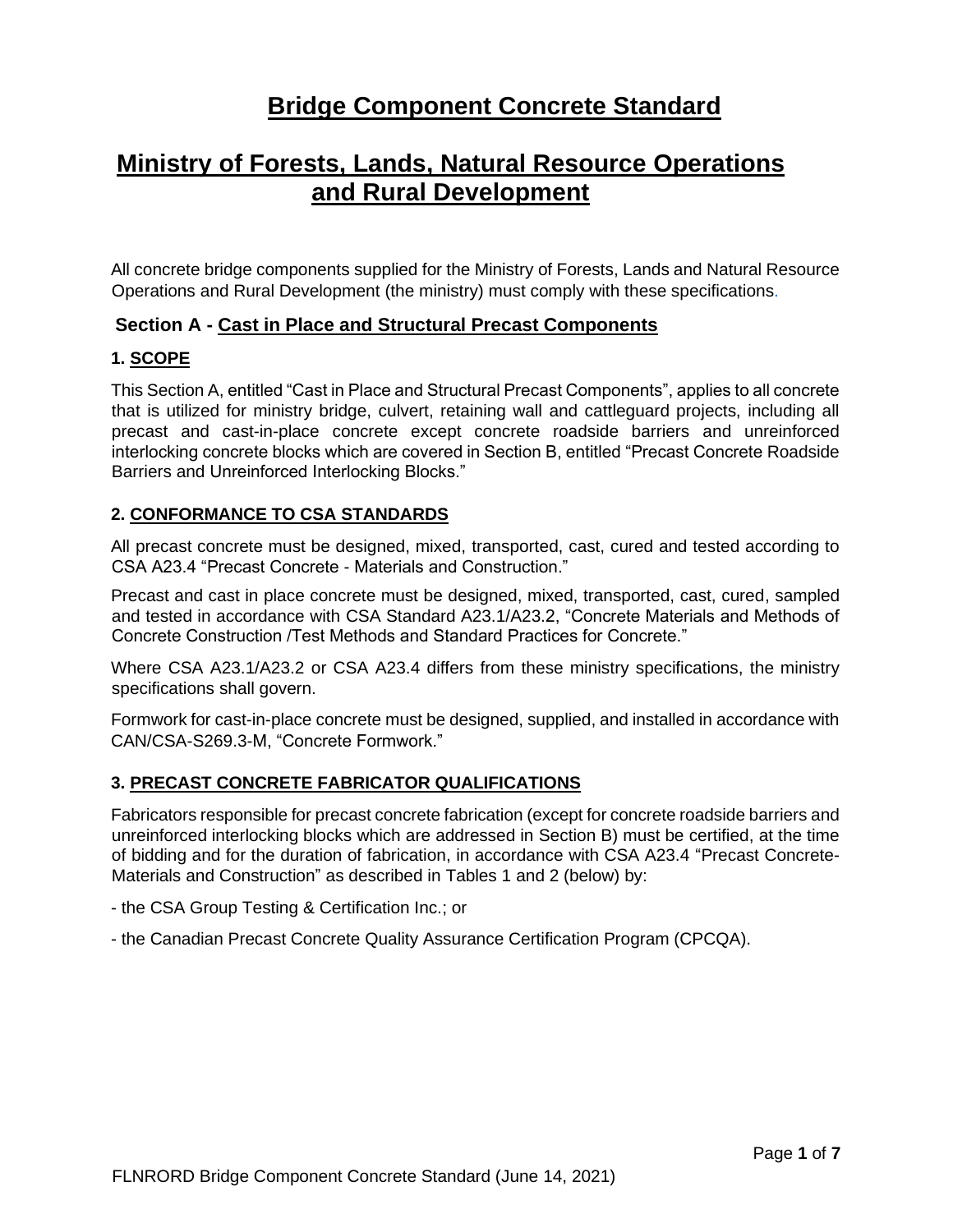#### **Table 1 – Acceptable CSA A23.4 Fabricator Certification Categories for Precast Structural Components for Ministry Bridges**

(Note: fabricators are limited within each category in accordance with any limitations specified by the certifying agency).

| <b>Category</b><br>/Group<br>ID | <b>Category</b><br>/Group<br><b>Name</b> | Sub-category<br>ID | Sub-<br>category<br><b>Name</b>                      | <b>Examples of Precast Structural</b><br><b>Components for Ministry Bridges</b>                                                                       |
|---------------------------------|------------------------------------------|--------------------|------------------------------------------------------|-------------------------------------------------------------------------------------------------------------------------------------------------------|
| $\star$<br>B                    | <b>Bridges</b>                           |                    |                                                      |                                                                                                                                                       |
|                                 |                                          | <b>B1</b>          | Precast<br>bridge<br>products                        | Reinforced non-prestressed components:<br>(e.g. slab girders, compo-girders, deck<br>panels, ballast walls, cap beams, footings,<br>abutments, etc.). |
|                                 |                                          | $B2^*$             | Prestressed<br>miscellaneous<br>bridge<br>products   | No ministry standard or typical components.                                                                                                           |
|                                 |                                          | B3***              | Prestressed<br>straight strand<br>bridge<br>members  | Prestressed (with straight strands)<br>superstructure components (e.g.<br>prestressed box girders or prestressed slab<br>girders).                    |
|                                 |                                          | B4****             | Prestressed<br>deflected<br>strand bridge<br>members | No ministry standard or typical components.                                                                                                           |

#### **Footnotes:**

\* If a fabricator is certified in a category that has an A beside the B (e.g. BA1) it indicates the fabricator is certified for a specific Group B category (e.g. B1) and the fabricator is also certified to apply architectural finishes (not required for ministry components) to products in that category in accordance with CSA A23.4.

\*\* also includes certification for products in category B1.

\*\*\* also includes certification for products in categories B1 and B2.

\*\*\*\* also includes certification for products in categories B1, B2 and B3.

#### **Table 2 - Acceptable CSA A23.4 Fabricator Certification Categories for Precast Structural Components for Ministry Structures other than Bridges**

(Note: fabricators are limited within each category in accordance with any limitations specified by the certifying agency).

| Category<br>/Group<br>ID | Category<br>/Group<br><b>Name</b> | Sub-<br>category<br>ID | Sub-category<br><b>Name</b> | <b>Examples of Precast Structural Components</b><br>for Ministry Structures other than Bridges<br>(reinforced & non-prestressed components) |
|--------------------------|-----------------------------------|------------------------|-----------------------------|---------------------------------------------------------------------------------------------------------------------------------------------|
| B                        | <b>Bridges</b>                    | (all-see               | (all- see Table             | <b>Culverts:</b>                                                                                                                            |
|                          |                                   | Table 1)               |                             | - Box culverts, arch culverts;                                                                                                              |
| <b>OR</b>                |                                   |                        |                             | - Footings, pile caps, headwalls, etc.                                                                                                      |
|                          | Drainage                          |                        | Standard                    | <b>Retaining Walls:</b>                                                                                                                     |
| D                        | <b>Products</b>                   | D1                     | precast                     | - Mechanically Stabilized Earth (MSE) facing;                                                                                               |
|                          |                                   |                        | concrete                    | - "L" or "inverted T" walls.                                                                                                                |
|                          |                                   |                        | drainage                    | <b>Cattleguards:</b>                                                                                                                        |
|                          |                                   |                        | products                    | - abutments/sills.                                                                                                                          |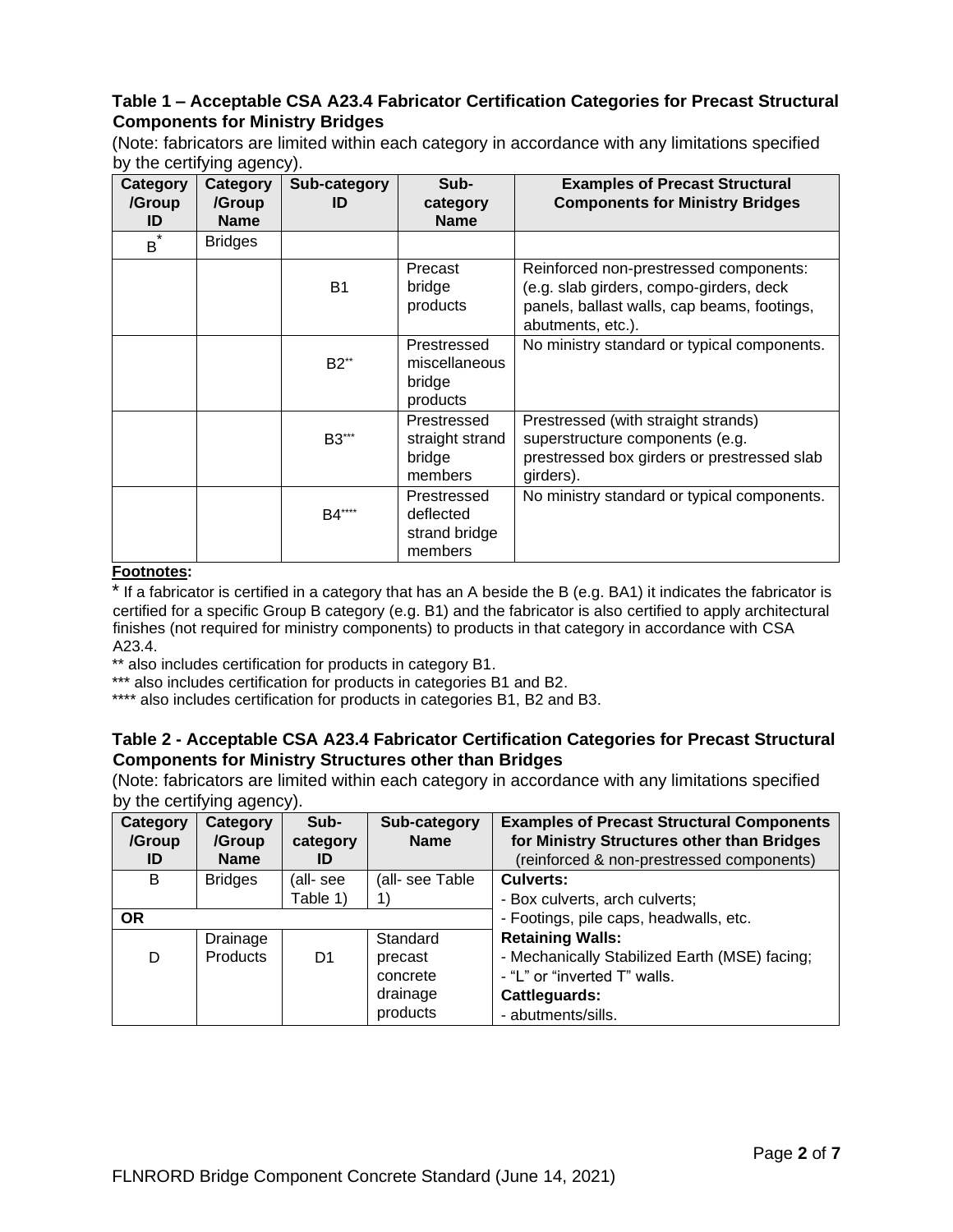# **4. CONCRETE MIX DESIGN SPECIFICATIONS**

Concrete mixes for bridge components shall conform to the requirements in the following table (Table 3), and the requirements of CSA A23.1.

| <b>Bridge</b><br><b>Component</b><br><b>Type</b> | <b>Typical</b><br>Component<br><b>Example</b>                                                 | <b>Exposure</b><br><b>Class (As</b><br>per CSA<br>A23.1<br>Table 1) | <b>Minimum</b><br><b>Compressive</b><br>Strength @<br>28 days<br>(MPa) | <b>Maximum</b><br><b>Water to</b><br><b>Cementing</b><br><b>Materials</b><br><b>Ratio</b><br>(by mass) | Air<br><b>Content</b><br>$(\% )$ | <b>Maximum</b><br><b>Nominal</b><br>Size of<br><b>Course</b><br>Aggregate<br>(mm) |
|--------------------------------------------------|-----------------------------------------------------------------------------------------------|---------------------------------------------------------------------|------------------------------------------------------------------------|--------------------------------------------------------------------------------------------------------|----------------------------------|-----------------------------------------------------------------------------------|
| Precast<br>Components                            | Slab girders<br>Deck panels<br>Footings<br>"T" Abutments<br><b>Ballast Walls</b><br>Pile Caps | F1                                                                  | 35                                                                     | 0.40                                                                                                   | $5 - 8$                          | 20                                                                                |
| Cast-in-Place<br>Components                      | Footings<br>Abutments<br>Pipe pile in-fill                                                    | F <sub>1</sub>                                                      | 30                                                                     | 0.50                                                                                                   | $4 - 7$                          | 28                                                                                |

**Table 3 – Concrete Mix Design Requirements**

The supplier of concrete products shall monitor concrete slump and ensure that it is maintained at appropriate values such that the concrete products are produced to meet all required specifications.

The supplier will make the concrete mix design available for inspection by the ministry's in-plant quality assurance inspector to verify conformance to ministry standards and specifications.

Provided that the supplier's concrete mix design will conform to ministry standards and specifications, the supplier's mix design does not need to be reviewed or pre-approved by the Ministry Engineer. However, alternative concrete specifications may be required for bridges that are expected to have substantial chloride exposure. For these bridges, alternative concrete specifications shall be developed on a case by case basis by the Ministry Engineer and provided in the contract documents specific to each bridge.

# **5. REINFORCING STEEL**

#### **5.1 Standards**

Reinforcing steel, including tendons, must meet the requirements of CSA Standard A23.1, "Concrete Materials and Methods of Concrete Construction", and/or CSA Standard A23.3, "Fabrication and Placement of Reinforcement".

Non-prestressed reinforcement must conform with CSA Standard G30.18.

Welded wire reinforcement must conform with ASTM A185M.

#### **5.2 Epoxy Coating**

In adverse conditions, such as a bridge deck that will be regularly exposed to road salt or portions of structures in the splash or spray zone of salt water, epoxy-coated reinforcement shall be provided if specified by the ministry.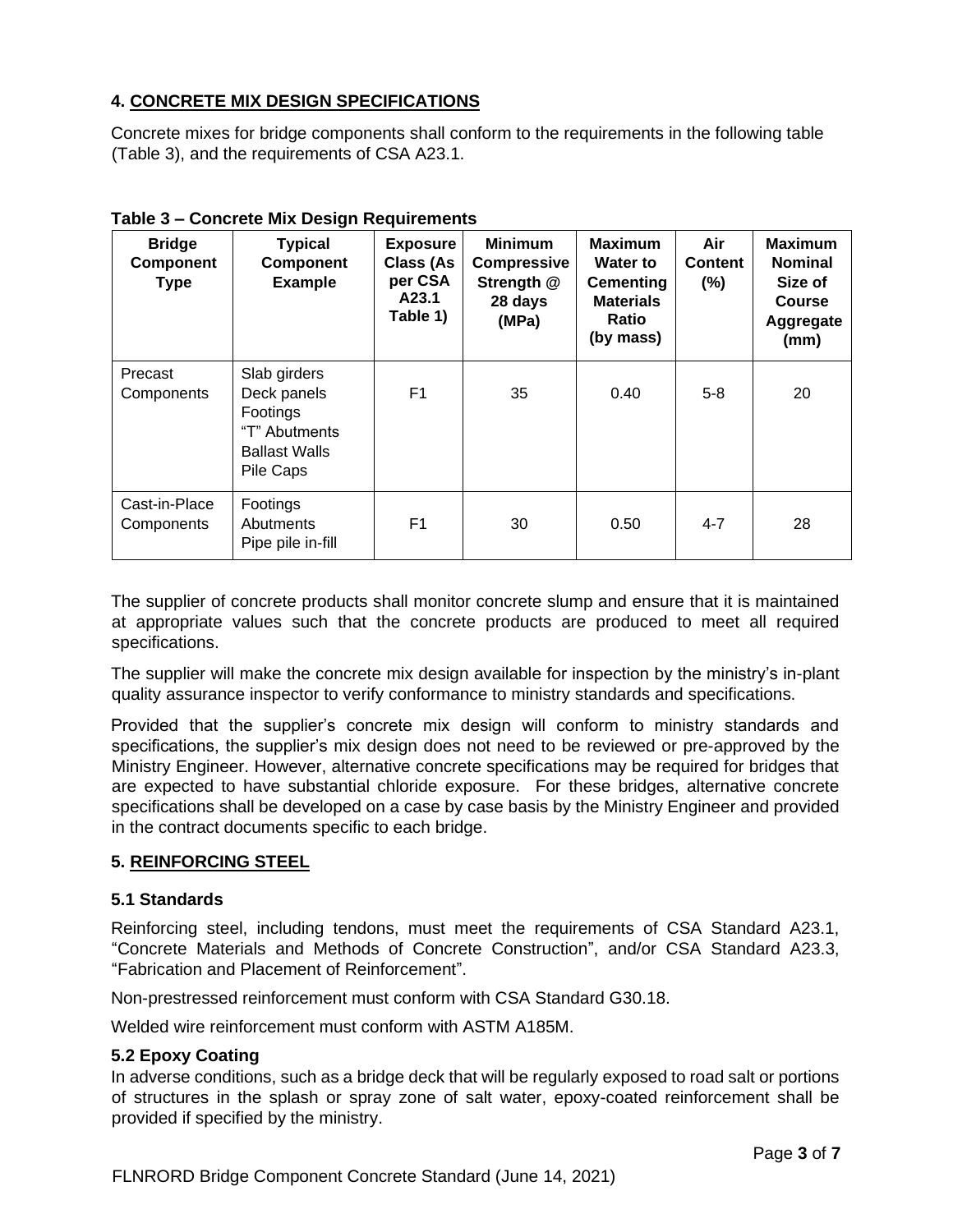## **6. CONCRETE FINISHING**

Surface finishes shall be in accordance with the following table (Table 4).

| <b>Surface</b>                                                               | Finish*                       |
|------------------------------------------------------------------------------|-------------------------------|
| Submerged or buried surfaces                                                 | Class 1                       |
| Underside of decks or slab girders                                           | Class 1                       |
| Outer face of deck panels, concrete slabs, or concrete girders               | Class 2                       |
| Exposed faces of ballast walls, pile caps, retaining walls, abutments, piers | Class 2                       |
| Top of deck                                                                  | Transverse broom finish       |
| Bearing seats                                                                | Magnesium trowelled<br>finish |

## **Table 4 – Concrete Surface Finish Requirements**

#### **\* Finish Description**

**Class 1 –** Class 1 finish is the basic finish to be produced on all formed surfaces not exposed to view unless a better finish is specified or required by the Drawings or Special Provisions.

- In order to produce a Class 1 finish, the formwork shall be mortar tight. Panel marks and texture are of no importance.
- All ties, bolts, nails and other metal specifically required for construction purposes shall be removed or cut back to a depth of 50 mm from the surfaces of the concrete and the resulting holes filled.
- No dry ties shall be permitted; form tie rods shall remain embedded and terminate not less than 50 mm from the formed face of the concrete. Removable embedded fasteners on the ends of the rods shall be such as to leave holes of a regular shape for reaming and filling.
- Honeycombs and voids over 500 mm² in area shall be filled.
- Honeycombs and voids shall not be repaired until inspected by the Ministry Representative as special methods of repair may be required where occurring in structural elements.
- Otherwise, concrete surfaces shall be repaired in accordance with the repair product manufacturer's specifications.

**Class 2 –** Class 2 Finish is to be produced on all formed surfaces exposed to view from a moderate distance, such as surfaces of abutments and piers, and to any surfaces for which a Class 2 finish is specified or required by the Drawings or the Special Provisions. A Class 2 finish shall provide surfaces of uniform colour and texture as viewed from a distance of 25 m.

• In order to produce a Class 2 finish, formwork shall be mortar tight and shall render a true surface. Fins 3 mm wide (maximum) shall be allowed at the panel joints; however, sheathing joints must be mortar tight.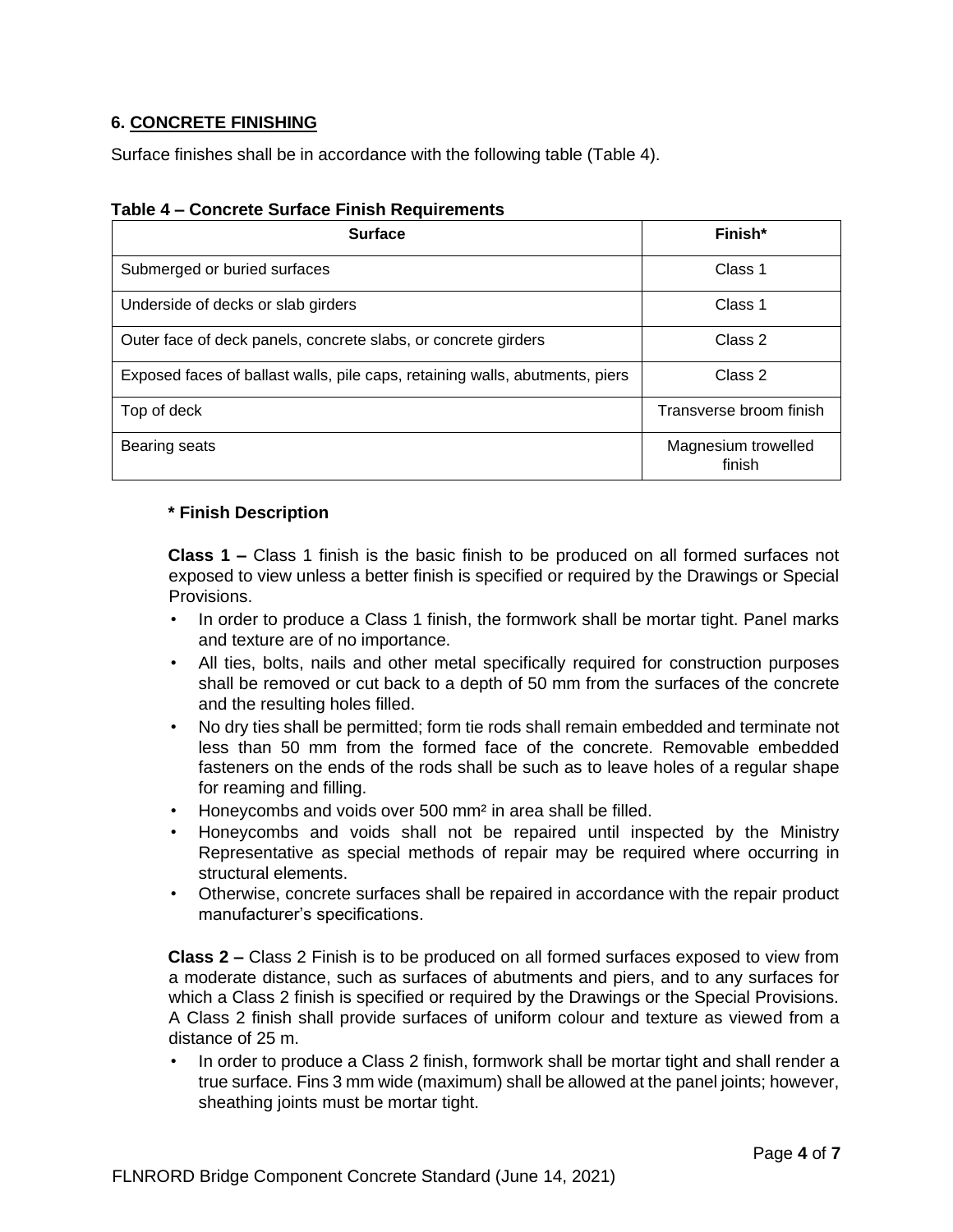- Irregularities of 3 mm in height with areas of 50 mm x 75 mm shall be allowed to a maximum of four such areas per 3 m² of formwork. Patches of dissimilar material will not be permitted. Horizontal and vertical joints shall be aligned. All ties, bolts, nails and other metal specifically required for construction purposes shall be removed or cut back to a depth of 50 mm from the surfaces of the concrete and the resulting holes filled.
- No dry ties shall be permitted; form tie rods shall remain embedded and terminate not less than 50 mm from the formed face of the concrete. Removable embedded fasteners on the ends of the rods shall be such as to leave holes of a regular shape for reaming and filling.
- Honeycombs, voids, or bugholes over 10 mm diameter shall be filled. All fins and projections shall be removed with a hand stone or power grinder. The use of a power grinder shall be kept to a minimum and confined to the areas required. When a rubbed finish is not called for, patches shall be textured with a mortar float or lightly brushed after trowelling smooth.
- Where more than 50 voids or bugholes over 5 mm diameter occur per square metre, or if the surfaces are not acceptably uniform in colour or texture, the entire area affected shall be given a rubbed finish, repaired in accordance with the repair product manufacturer's specifications.

# **7. PRECAST LIFTING ANCHORS**

All precast components must have embedded lifting anchors. The exact type, location and installation requirements of the lifting anchors must be shown on the detailed design drawings. The lifting procedures assumed by the detailed design engineer must also be shown and described on the detailed design drawings. Unless otherwise specified or approved by the ministry, components must be assumed to be lifted by one (or, where practical, two) excavators, as per typical ministry bridge installation methods.

# **8. CONCRETE COVER FOR PRECAST BRIDGE COMPONENTS**

| Table 5 - Specified Concrete Cover and Tolerances for Precast Concrete Bridge |  |
|-------------------------------------------------------------------------------|--|
| <b>Components</b>                                                             |  |

| <b>Precast Concrete Bridge</b><br>Component <sup>1</sup> | <b>Design Concrete</b><br>Cover   | <b>Tolerances for Placement of Reinforcement in</b><br><b>Forms</b>                               |                                                                                 |  |
|----------------------------------------------------------|-----------------------------------|---------------------------------------------------------------------------------------------------|---------------------------------------------------------------------------------|--|
|                                                          | Requirements <sup>2</sup><br>(mm) | <b>Allowable Tolerance</b><br>for<br><b>Reduction to the</b><br><b>Required</b><br>Cover $3$ (mm) | Allowable Tolerance for<br>Increase to the<br><b>Required</b><br>Cover $4$ (mm) |  |
| <b>Precast Deck Panels</b>                               |                                   |                                                                                                   |                                                                                 |  |
| Top of deck panel                                        | 50                                | - 8                                                                                               | + 8                                                                             |  |
| Underside of deck panel <sup>5</sup>                     | 25                                | - 6                                                                                               | $+8$                                                                            |  |
| Vertical face of exposed<br>deck panel edge              | 50                                | - 8                                                                                               | + 8                                                                             |  |
| <b>Blockouts and Grouted Deck Joints</b>                 |                                   |                                                                                                   |                                                                                 |  |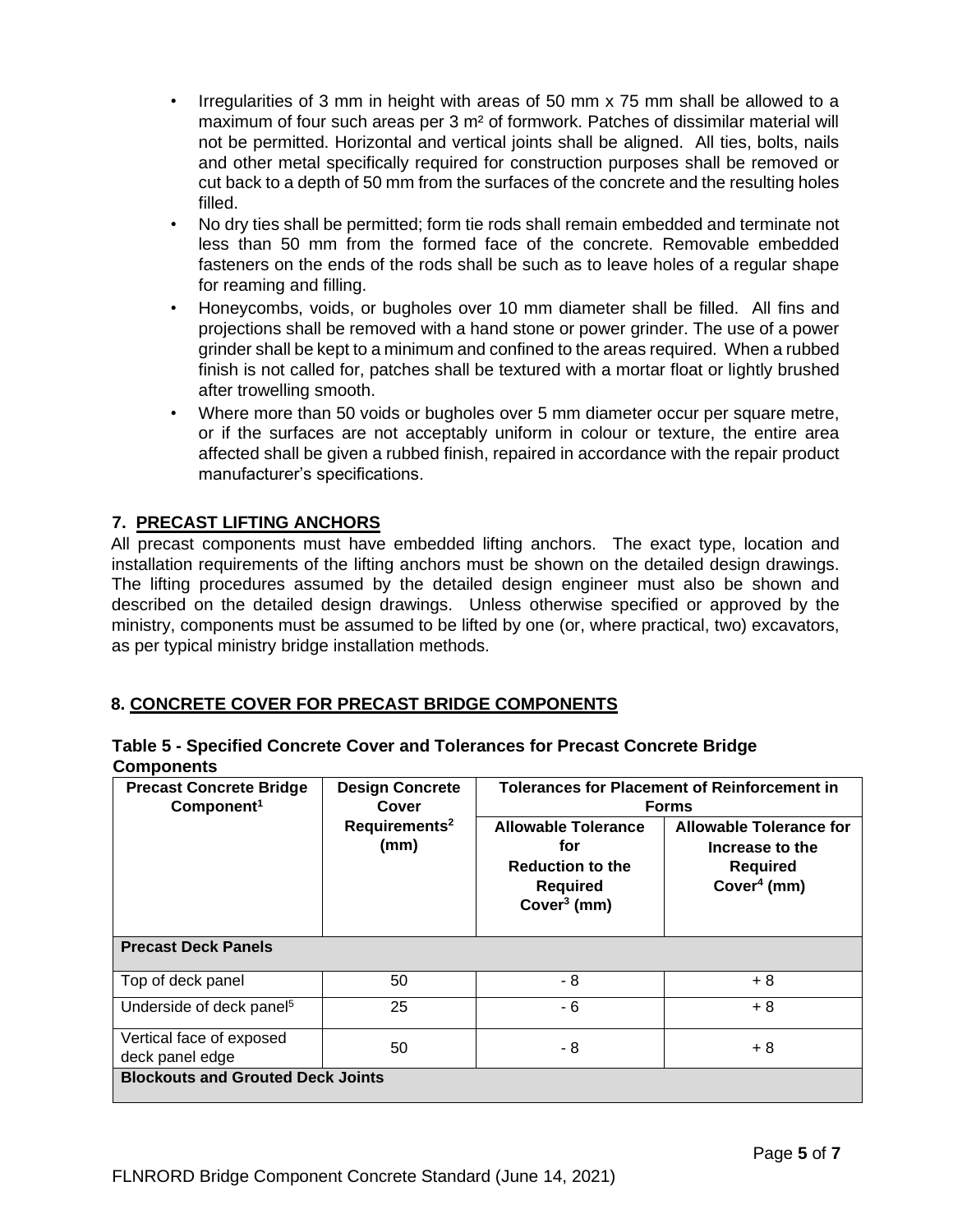| Face of blockouts for shear<br>studs, dowels, anchor<br>bolts <sup>6</sup> | 25 | - 6  | $+8$ |  |
|----------------------------------------------------------------------------|----|------|------|--|
| Vertical face of transverse<br>grouted deck joint                          | 25 | - 6  | $+8$ |  |
| <b>Precast Concrete Slab Girders</b>                                       |    |      |      |  |
| Top of slab girder                                                         | 50 | - 8  | $+8$ |  |
| Underside of slab girder                                                   | 30 | $-7$ | $+8$ |  |
| Vertical face of exposed<br>slab girder                                    | 50 | - 8  | $+8$ |  |
| <b>Ballast Walls and Footings</b>                                          |    |      |      |  |
| Both faces of ballast walls                                                | 35 | - 8  | $+8$ |  |
| Footings, all faces                                                        | 35 | - 8  | $+8$ |  |

#### **Footnotes:**

**1** The cover for precast concrete is reduced from the cover used in cast-in-place concrete because of greater dimensional control of formed concrete, tighter tolerances on placement of reinforcing, and better quality of concrete in plant controlled conditions (Ref. Table 1 of CSA A23.4). Construction tolerances for cast-in-place concrete are provided in CSA A23.1/2.

**2** Concrete cover is the distance from the concrete surface to the nearest deformation (or surface for smooth bars or wires) of the reinforcement. Concrete cover includes tie wire for reinforcement because tie wire (when exposed) could corrode and potentially crack concrete.

**3** Allowable tolerance for reduction to the required cover shown in the above table is determined based on the lesser of 8 mm or ¼ required concrete cover, based on Clauses 14.4.1 (a) and 14.4.2 of CSA A23.4. Allowable tolerances in the table above were rounded down to nearest whole mm.

**4** Allowable tolerance for increase to the required cover shown in the above table is 8mm based on Clause 14.4.1 (a) of CSA A23.4.

**5** Concrete cover requirements do not apply at drip groove locations on the underside of deck panels.

**6** Rectangular blockouts for precast concrete deck panels (made with removable forms and as shown on ministry standard drawing series STD-EC-030) are subject to the required concrete cover on all faces of the blockout and the allowable tolerances as specified above. However, where corrugated steel pipe (CSP) 'stay-in-place forms' are used to build blockouts for shear studs, dowels, anchor bolt, etc., and where it is unavoidable, reinforcement may be placed in direct point contact with the CSP 'stay-in place-forms' provided the final resulting blockouts will be filled in the final construction stage.